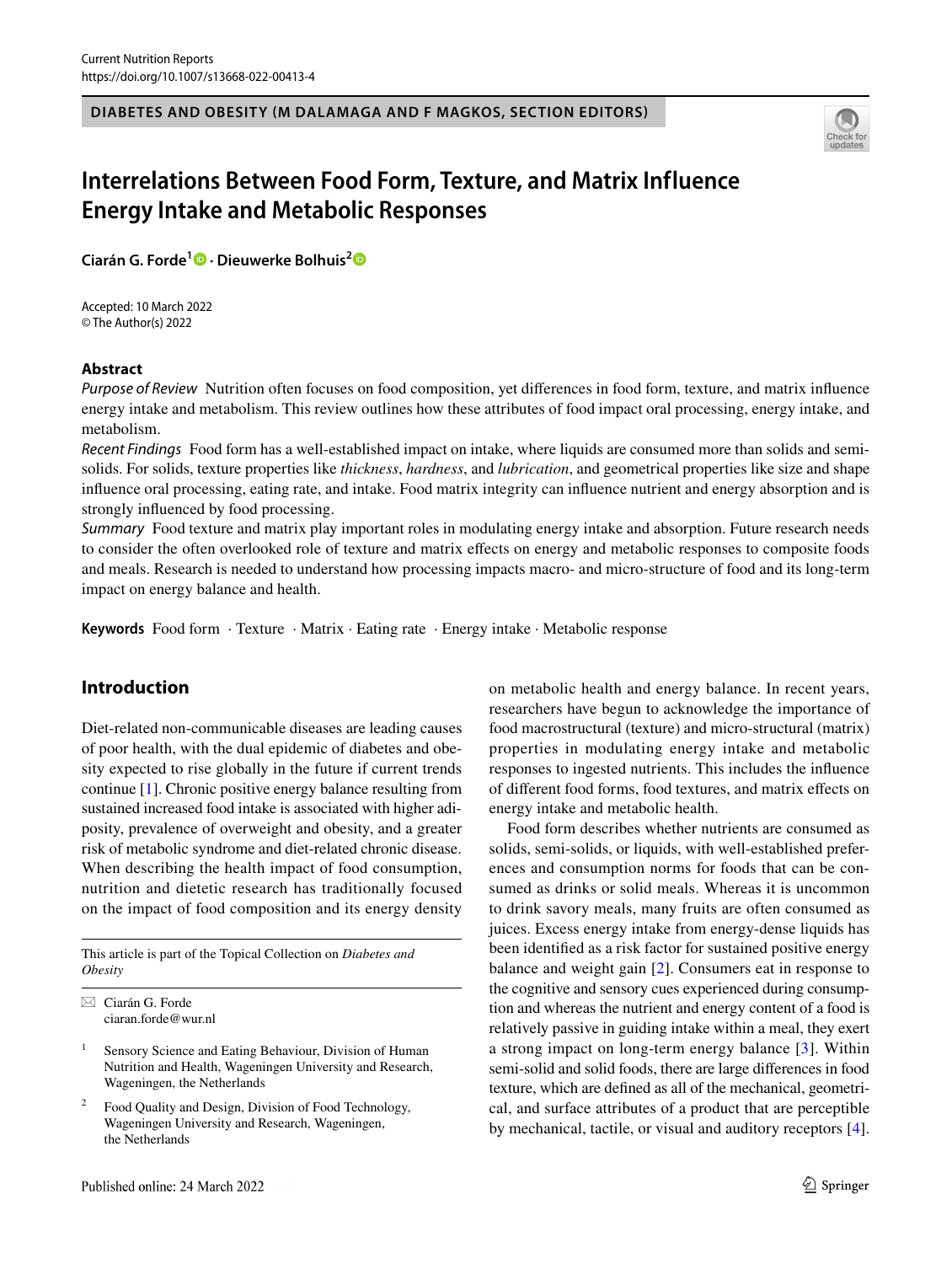The same nutrient load can be consumed as harder or softer textures that difer in their eating rate and intake, though food texture in itself does not directly make a nutrient contribution. Faster eating rates (g/min) and energy intake rates (kcal/min) are a modifable risk factor for obesity [[5\]](#page-6-4), and texture-driven faster eating has been shown to signifcantly infuence energy intake to satiation and metabolic responses for nutrient-matched meals [\[6](#page-6-5)]. At a population level, eating at a faster rate is associated with higher daily energy intakes, BMI and adiposity, and increased cardio-metabolic risk [\[7–](#page-6-6)[9\]](#page-6-7). The current review summarizes how food form and texture moderate the fow of calories and nutrients through our dietary patterns.

Beyond perceived diferences in food texture, we can go deeper to a micro-structural description of a food to look at cell wall integrity and the food matrix, to better understand how cellular structures infuence energy and nutrient absorption and metabolism. Whereas a nutrition facts label can describe the gross composition of a product's macro- and micronutrient and energy content, it does not truly refect what is absorbed as energy and the true metabolic impact of a food  $[10\bullet\bullet]$ . These nutrients can be homogeneously dispersed, in a free-form ready for the action of digestive enzymes, or be part of more complex innate food microstructures that protect or delay their digestion and absorption [\[11](#page-6-9)]. For nutrient-matched foods, differences in food matrix may help explain the variability in metabolic responses [\[12](#page-6-10)], when food components are orally processed or when nutrients undergo industrial treatments such as grinding, crushing, or thermal processing [[13\]](#page-6-11). If we consider oral processing, digestion and metabolism of nutrients as a physical and chemical "treatment," then two foods with equivalent nutrient loads but diferent food textures and matrix properties can also vary in their metabolic responses, in often unseen ways.

This review summarizes current knowledge on the impact of (i) food form, (ii) food texture, and (iii) the food matrix

on energy intake and metabolism, and proposes directions for future research.

### **Food Form, Eating Rate, and Energy Intake**

Food structure can be summarized at a macro- and microlevel in terms of its form, food texture, and the underlying structure and integrity of the food matrix, as summarized in Fig. [1.](#page-1-0) The metabolic consequence of calorie consumption on later appetite is strongly infuenced by the form of the food that is consumed. Diferences in food form from solids to semi-solids and liquids can infuence the portion sizes we consume and the rate and extent of intake within a meal (i.e., satiation), with consensus evidence showing that liquid foods are consumed faster and to a greater extent than semi-solids and solids, respectively [\[14](#page-6-12)]. Food form influences both appetitive and nutritional relevant physiological processes important for energy balance [[15•](#page-6-13)].

Liquids can be rapidly consumed with short oro-sensory exposure times and produce a weaker satiety response [[16\]](#page-6-14) than the same caloric load consumed as solids [\[17](#page-6-15)]. Semisolids require more movements of the tongue, cheeks, and palate to position the food at the back of the oral cavity and extensive oral processing to reduce the initial structure into smaller particles that can be then lubricated with saliva and agglomerated into a bolus to be swallowed safely [[18\]](#page-6-16). These diferences in oral processing infuence the rate of consumption and food bolus properties when swallowed. Eating rates for liquids and semi-solids are considerably higher compared to solids (up to 600 g/min vs. 10–120 g/min) [\[16,](#page-6-14) [19\]](#page-6-17). A recent review highlighted that across a large number of studies the consumption of semi-solid compared to liquid versions of the same food reduced eating speed by 20–40% and food intake by 12–34% for the semi-solid versions compared to the liquid versions of foods such as chocolate drinks, custard desserts, and rice porridges (reviewed in [\[20](#page-6-18)•]).



<span id="page-1-0"></span>**Fig. 1** Schematic illustration of the diferent levels of food structure (food form, texture, and matrix) and the association with energy and nutrient bioavailability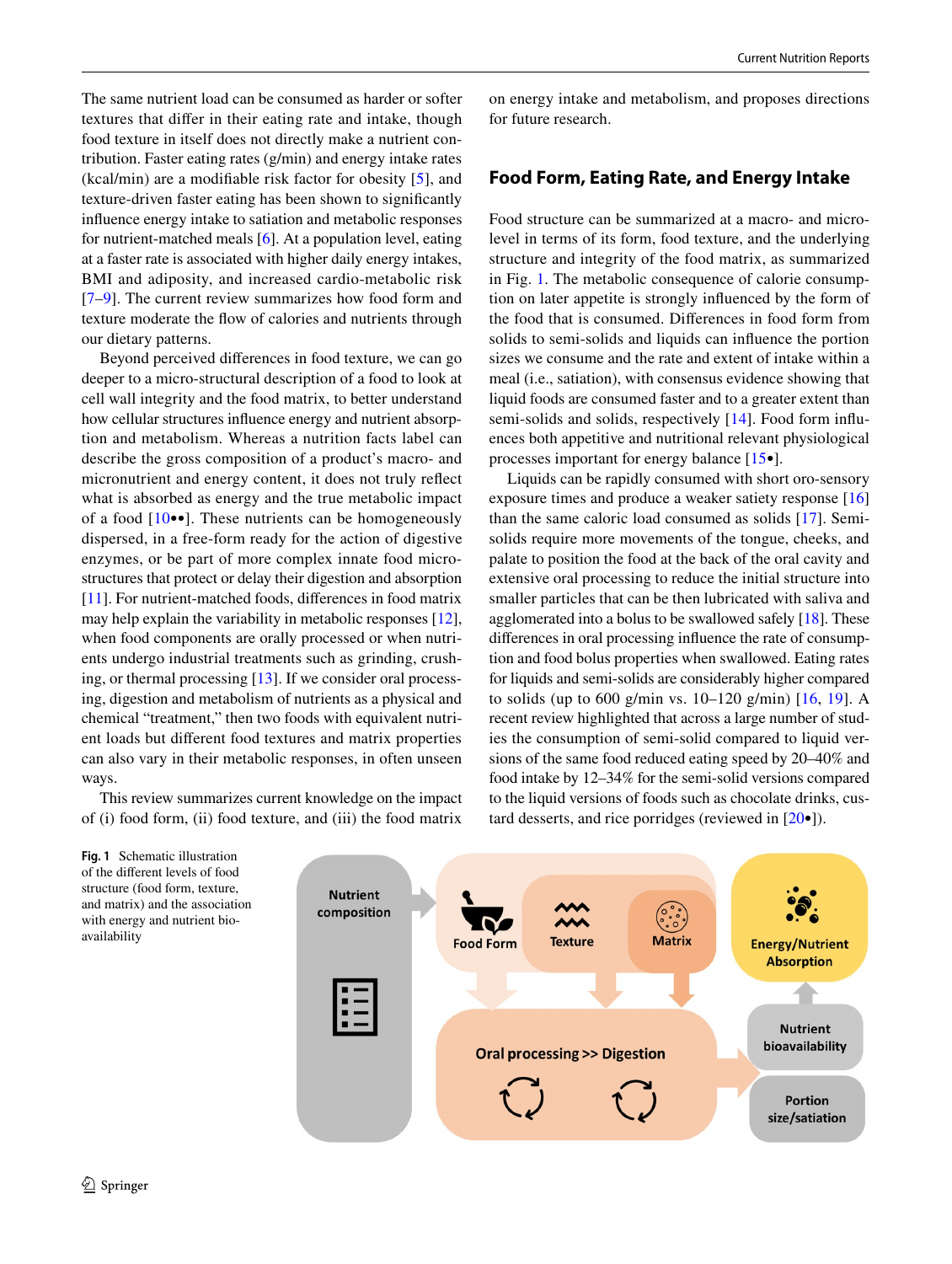Large [[21\]](#page-6-19) and small [[22\]](#page-6-20) diferences in food texture have been shown to infuence eating rates, with harder texture being consistently associated with smaller bite size, longer chews per bite, and a longer oro-sensory exposure time [\[23](#page-6-21)]. Faster eating rates combined with higher energy density are associated with greater energy intakes [\[24](#page-6-22)] and have been shown to infuence the onset of satiation and post-meal satiety endocrine responses [[25\]](#page-6-23). When eating rate and orosensory exposure were experimentally manipulated for liquids and semi-solid foods, food intake was similar for both suggesting that the duration of oro-sensory exposure is one of the mechanisms by which texture-based diference in eating rate infuences food intake [[20](#page-6-18)•]. Eating faster has the dual impact of both increasing energy consumed to satiation and promoting a weaker satiety response, where calorie for calorie comparisons show liquids to have a weaker satiety response compared to semi-solids and solids [\[26\]](#page-6-24). Slowing eating rate extends oro-sensory exposure time, which reduces food intake directly by signaling the arrival of calories via the brainstem to higher cortical regions involved in taste and reward [\[25\]](#page-6-23).

Consumption norms and beliefs regarding expected satiation can also infuence the amount of food consumed. Liquid beverages are often consumed to relieve thirst, yet deliver equivalent amounts of energy as snacks or a small meal. When an equivalent amount of energy is consumed as a "beverage" compared to a "snack," it was shown to afect later appetite responses with the "beverage" condition eliciting a weaker satiety response [[27](#page-6-25)]. Solid and semi-solid foods are often expected to be more satiating than equivalent energy and nutrient load consumed as liquid food [[28,](#page-6-26) [29](#page-6-27)]. Liquids typically deliver less satiety per calorie consumed, and these learned associations between food form and fullness inform portion selection, where we adjust food intake by selecting larger portions of liquids compared to solids [\[30\]](#page-6-28).

Combinations of faster eating rates (g/min) and higher energy density (kcal/g) can have a powerful impact on ad libitum calories consumed, with data from a recent randomized controlled feeding trial showing a 50% increase in the energy intake rate (kcal/min) associated with an average>500 kcal/day increase in energy intake and subsequent weight gain [\[31](#page-6-29)]. Energy intake rate (kcal/min) varies widely in the food environment [[24](#page-6-22)] and can directly infuence the energy consumed to fullness, with high energy-dense softly textured foods likely to promote passive overconsumption. Diets dominated by foods that have a higher energy intake rate are associated with signifcantly higher daily energy intake and higher BMI and adiposity [[9\]](#page-6-7). In this regard, changing food form and reducing the energy density of foods create an opportunity to reduce the risk of excessive consumption through a combination of compositional and sensory re-formulation. Understanding the infuence of food form on energy intake rate is important as it helps to better identify the dietary patterns linked to excess energy intakes and inform public health guidance to avoid excess consumption of energy-dense liquids, such as sugar-sweetened soft drinks [\[32\]](#page-6-30).

# **Food Texture, Oral Processing, Eating Rate, and Energy Intake**

In addition to the large diferences between liquids and solid foods, the texture of solid and semi-solid foods has been shown to influence the eating rate and energy intake [\[33,](#page-6-31) [34](#page-7-0)]. Texture properties infuence the oro-sensory exposure time, average bite/sip size, and number of chews per bite and through this meal eating rate (g/min) and energy intake rate (kcal/min) during consumption. The "oral breakdown path" offers an explanation of how food breakdown progresses during mastication along three dimensions: degree of structure, degree of lubrication, and time—as described earlier by Hutching and Lillford [[35](#page-7-1), [36](#page-7-2)]. In general, foods that need more oral processing are harder or more elastic (degree of structure), have less initial lubrication and require more time to form a swallowable bolus, leading to slower eating rates  $[18, 20 \bullet]$  $[18, 20 \bullet]$  $[18, 20 \bullet]$  $[18, 20 \bullet]$ .

Solid foods are chewed to reduce their size and structure and are fragmented into particles that are lubricated with saliva to bind together in a process known as agglomeration, to form a cohesive bolus that is safe to swallow [\[36](#page-7-2)]. We adjust our bite size in response to food structure, taking smaller bites of harder foods that also require more chews per bite to disrupt innate structures, increase surface area, and promote lubrication. Harder foods have been shown to decrease eating rate and food intake by 9–21% across diferent foods and meals (see Table 1 in [[20](#page-6-18)•]). Both an increased number of chews and longer oro-sensory exposure have been suggested as reasons for the reduction of energy intake when eating harder foods at a slower rate [\[37](#page-7-3), [38\]](#page-7-4). However, it is important that the diference in perceived "hardness" should be sufficient to observe differences in eating rate and recent data demonstrates that adding fbers to brownies resulted in small changes to the structure that failed to impact oral processing behavior or eating rate. A food's elasticity is related to its "springiness" or "chewiness" and these parameters relate to how resilient a food is under mastication. Foods that display more elastic behaviors are associated with more chews per bite and a slower rate of eating [\[23](#page-6-21), [39\]](#page-7-5). Adhesive foods tend to have slower eating rates as they display elastic behavior while adhering to oral surfaces, making it more challenging to agglomerate bolus particles to form a bolus for safe swallowing [\[40](#page-7-6)]. For example, within a set of cheese and bell pepper composite foods, changing the texture of the cheese matrix from soft/adhesive to hard/non-adhesive decreased consumption leading to a 7% lower eating rate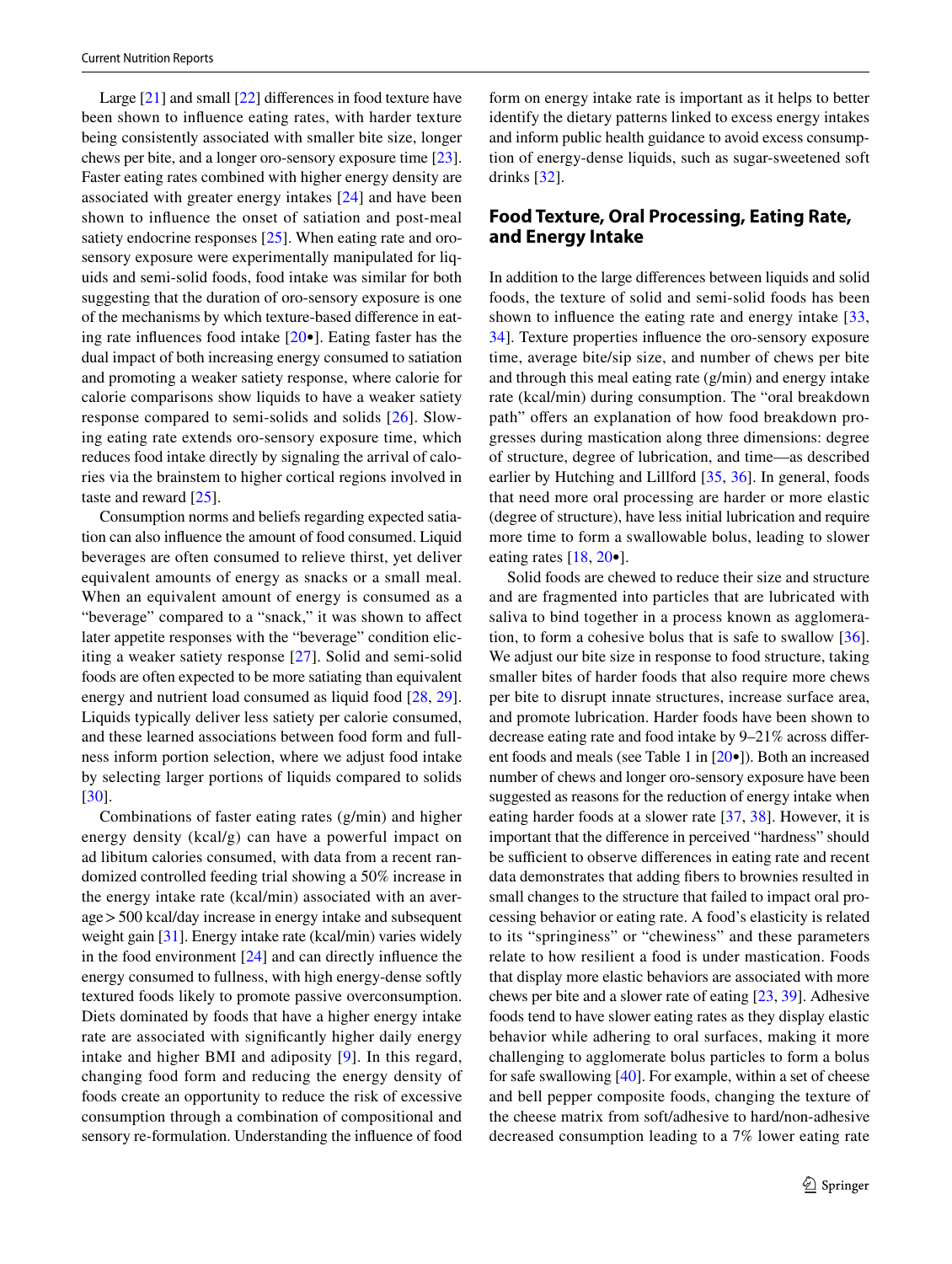than cheeses with a hard/non-adhesive matrix, highlighting that eating rate is primarily driven by hardness rather than adhesiveness or stickiness [[41\]](#page-7-7).

Foods difer in the amount of saliva required for agglomeration and this depends on both the initial moisture content of the food and its absorption properties [[42](#page-7-8)]. For example, an equivalent amount of bread requires approximately fve times more saliva to form a bolus, compared to cooked pasta which is a high water starch gel. Whether knowingly or not, we adapt our oral processing behaviors in response to the specifc requirements of a food's structure and lubrication needs such that low moisture foods, which require more saliva, tend to be chewed for longer to stimulate saliva secretion and incorporation and soften and bind bolus particles [\[20•](#page-6-18)]. Many foods are not consumed in isolation and hard/ dry foods such as bread and crackers are often consumed with condiments like butter or other types of spreads. This increases lubrication, decreases the number of chews, and thereby speeds up the eating rate [\[43](#page-7-9), [44](#page-7-10)]. Condiments with low viscosity and high fat have been shown to be most efective in increasing eating rate, but will also increase energy density, to stimulate a higher energy intake rate (kcal/min) and facilitate overconsumption.

The size and the shape of food infuence both bite size and the number of chews per gram and small food units are more easily ingested than larger units. Multiple small units can create the impression of "more" than an equivalent amount served as a large unit due to the "numerosity heuristic" [\[45](#page-7-11)] where for equivalent amounts an increased number of units creates the impression that the portion is larger [\[46](#page-7-12)]. A larger surface area can also increase the consumption of energy-dense condiments and has been shown to infuence ad libitum energy intakes [[47](#page-7-13)]. Larger unit sizes can promote a faster eating rate and greater intake compared to smaller unit sizes, for instance when comparing 8-g vs. 32-g pieces of brownies [[46\]](#page-7-12), pieces of carrot versus whole carrots [\[48](#page-7-14)], and diferent shapes of vegetables [\[49](#page-7-15)]. Foods with a smaller unit size can also require more lubrication than food with larger unit sizes due to the increased surface area available for saliva uptake, and this promotes longer chewing per gram of food and a slower eating rate [[12,](#page-6-10) [22,](#page-6-20) [50\]](#page-7-16).

Whereas large changes to a food's hardness may be efective at slowing intake, they can also reduce the sensory appeal and are therefore difficult to implement in a real-world eating context. Smaller changes to a food's texture have also been shown to increase the oral processing required to manipulate food into a form for safe swallow without a negative impact on sensory appeal. On many eating occasions, we combine various foods together to prepare a meal or snack. The addition of solid food particles in a liquid or semi-solid food can impact oral processing behaviors and energy intake rate (kcal/min) by increasing the need to chew and break down structures, thus prolonging eating

time. For example, the addition of peach gel particles to a yogurt decreased the eating rate by 60% while maintaining palatability [\[51\]](#page-7-17). Similarly, when smaller and larger particles of granola were added to yogurt in an equivalent weight, the smaller but higher number of granola particles reduced the eating rate and food intake by 5% and 7% respectively, compared to the larger but fewer granola pieces [[22\]](#page-6-20). Adding pieces of bell pepper to cream cheese was shown to decrease eating rate by 9–15% [[41\]](#page-7-7), whereas adding apple to yogurt almost doubled oral processing time and decreased eating rate [[52](#page-7-18)]. Taken together, these examples highlight how consumers adapt their oral processing behavior and eating speed in response to the texture challenges they encounter when eating, often in subtle but impactful ways. In this way, food texture infuences acute and habitual energy intakes and exerts an infuence that is often independent of a food composition and energy density [[53\]](#page-7-19). As such, the form and texture of the food we consume play a functional role in guiding eating behavior and intake and alongside eforts to reformulate foods; texture presents a novel target for sensory and behavioral interventions that aim to increase or decrease food intake within a meal [[3,](#page-6-2) [33\]](#page-6-31).

### **Impact of Food Matrix on Energy intake, Satiety, and Metabolic Responses**

Nutrition science has traditionally related the health consequences of food consumption to the nutrient and energy content of foods and beverages, and this has been the basis for dietary guidelines for decades [\[54](#page-7-20)]. The metabolic and health consequences of food intake assume food composition is the sum of its parts, but does not account for underlying diferences in a food matrix structure and subsequent bio-availability of nutrients for digestion and absorption [[55](#page-7-21)]. Food composition only explains part of the dietary variability in our response to ingested nutrients, and extensive research has shown that the same nutrients behave very diferently depending on their macro- and micro-structure (Fig. [1\)](#page-1-0). Two foods with identical composition can difer in functionality and have distinct metabolic and physiological impact on consumption [[11](#page-6-9)]. The often overlooked impact of food matrix efects on metabolic responses has been highlighted for a wide range of foods including cereal [[56\]](#page-7-22), dairy [[57](#page-7-23)], and fruit products [[58](#page-7-24)]. Without considering these matrix effects, the true health impact of consumption is misrepresented by a food's nutritional composition alone [[59\]](#page-7-25).

Within the dairy product range, processing and matrix structure may enhance interactions between nutrients and modify the metabolic effects of dairy consumption  $[60, 61]$  $[60, 61]$  $[60, 61]$  $[60, 61]$ . Diferences in micelle structure and composition can infuence the digestibility of dairy products and the availability of nutrients for absorption in the large intestine [[62](#page-7-28)]. This is thought to explain some of the discrepancy between a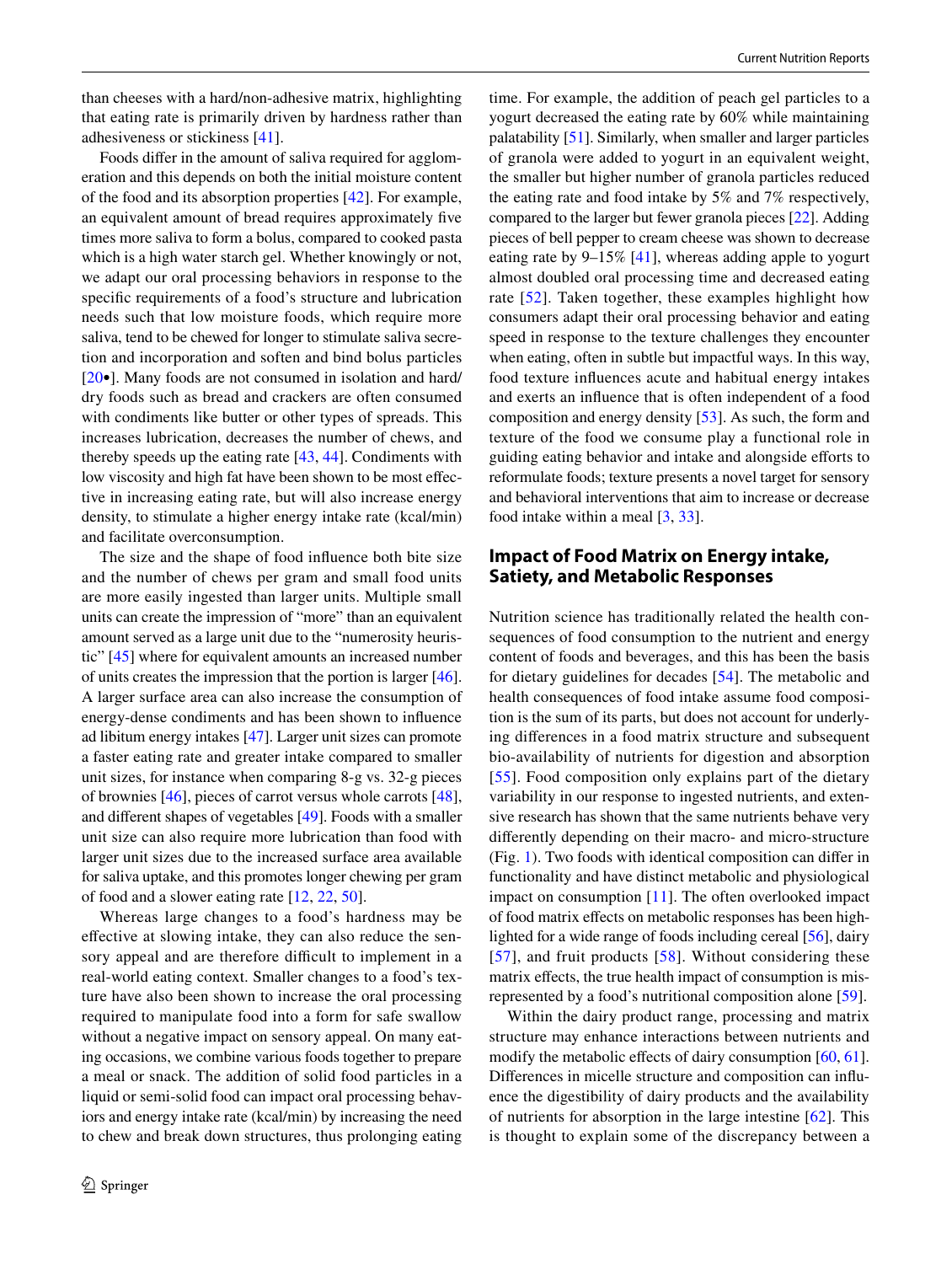food's predicted health effect based on nutrient content alone and the reported health effect when consumed as a whole food [[63](#page-7-29)]. Similarly, matrix effects can also moderate the bio-accessibility of many phytochemicals from plant-based foods [[64](#page-7-30)]. For many modern foods, refned fats, carbohydrates, and protein isolates can have diferent temporal metabolic responses compared to the same ingredients in their natural form [[65\]](#page-7-31). For example, starch bio-availability can be infuenced by the degree to which it is refned during processing and classifed as rapidly digestible, slowly digestible, and resistant starch depending on the degree to which the initial starch-matrix is maintained and residual matrix interactions with other components such as lipids, proteins, and non-starch polysaccharides [[66,](#page-7-32) [67\]](#page-7-33). Recent fndings have highlighted how carbohydrate texture and matrix interact with an individual's oral processing behavior and bolus properties during consumption to infuence the kinetics of glucose release, with diferences ascribed to diferences in the underlying food matrix [\[12](#page-6-10), [50](#page-7-16), [68\]](#page-7-34). Similarly, in foods such as nuts, legumes, and cereals, the actual calories absorbed difers considerably from estimates based on their composition, as food matrix structures reduce the digestibility of energy-providing substrates making much of ingested energy inaccessible during normal digestion [[10•](#page-6-8)•]. Diets dominated by whole-grain foods that maintain most of their physical integrity during digestion and absorption are therefore likely to be signifcantly lower in energy intake than estimates based on their food composition alone [[69\]](#page-7-35).

Food processing has been implicated in reducing the integrity of indigenous food structures and afecting the rate and extent of post-prandial metabolic responses, when compared to the consumption of whole foods [\[64](#page-7-30), [66](#page-7-32)]. Concerns have been raised that modern food processing degrades the natural cellular integrity producing "a-cellular" nutrients that can have higher glycemic responses, increased postprandial lipid responses, and lower satiety [[57,](#page-7-23) [70\]](#page-7-36). However, evidence for this is equivocal, and processing does not always result in a degraded food matrix and more rapid metabolism and can also be applied to enhance the bioavailability of nutrients that would otherwise not be absorbed (i.e., [\[71](#page-7-37)[–74](#page-8-0)]). Processing technologies have been developed to enhance the functional, sensorial, and nutritive attributes of food by modifying their matrix through processes that enhance the release and accessibility of nutrient components through the breakdown of the food matrix. Examples include using an understanding of food matrix efects to enhance the bio-availability of phenolic compounds and bioactive peptides. Research shows that dairy fat when consumed in the form of cheese appears to affect blood lipids differently than when the constituents are eaten in diferent matrices. Consuming fat within a cheese matrix resulted in significantly lower total cholesterol compared to an equivalent fat intake in a diferent format [[61](#page-7-27), [75\]](#page-8-1). Similarly, reducing a food matrix structural integrity may have a benefcial impact by increasing nutrient bio-availability in food-specifc contexts. Processing has also been suggested to disconnect consumers from traditional taste-nutrient relationships with food matrix disruptions and formulation hindering the link between taste quality and intensity and the underlying nutrient content (i.e., sweet taste and mono- and di-saccharide content) [\[76](#page-8-2)]. It is currently unclear the extent to which this is true for many modern (re)formulated foods, and further research shows that taste-nutrient relationships are well maintained from low to higher degrees of food processing [[77](#page-8-3)].

Research on almonds shows that despite a high-fat content, lipid metabolism and metabolizable energy are greatly reduced when whole almonds are consumed [[78\]](#page-8-4). Analysis of expectorated bolus samples revealed that the indigenous matrix of the almond cell wall is largely maintained throughout the journey from the oral cavity through the alimentary canal, such that only a low proportion of almond lipids is bio-accessible during digestion. This natural encapsulation of lipids has been proposed as an approach that could potentially enable the structuring of food components within a natural matrix to reduce energy availability and attenuate post-prandial lipid responses [\[79](#page-8-5), [80](#page-8-6)]. Food processes such as milling, pureeing, extrusion, refning, spray-drying, homogenization, mixing, crushing, roasting, baking, frying, and blanching can decrease the structural integrity of food matrices  $[10\bullet\bullet]$  and increase the availability of macromolecule components such as fatty acids, amino acids, mono-, and di-saccharides [[11\]](#page-6-9). Processing can reduce the risk of food-borne illness and enhance shelf-life and sensory appeal, but may also infuence metabolic responses and absorption. For example, milk is pasteurized to remove pathogenic bacteria, homogenized to subdivide fat globules, and stabilize the lipid layer, which can alter the temporal rates of favor, protein, and lipid release during consumption and digestion [\[81](#page-8-7), [82](#page-8-8)]. Similarly, many modern processed foods contain purifed or isolated fractions, such as protein isolates, and enzymatically modifed ingredients. This has been suggested to increase the biochemical complexity and diversity of nutritional components in the modern diet. Rising concerns about the environmental impact and energy cost of intensive food processing has seen a move to more sustainable and milder processing methods, which are both less resource intensive and less destructive with a focus on producing enriched fractions rather than purifed and isolated ingredients. Milder processing methods such as dry processing, or dry fractionation techniques such as "air classification"  $[83, 84]$  $[83, 84]$  $[83, 84]$  $[83, 84]$  $[83, 84]$ , offer new opportunities to maintain a food's indigenous matrix with enhanced functionality and nutrient benefits [[85\]](#page-8-11). Further research is needed to compare the metabolic impact of intensive vs. mild processing for different macronutrients and food categories. This will create future opportunities to utilize milder processing and intact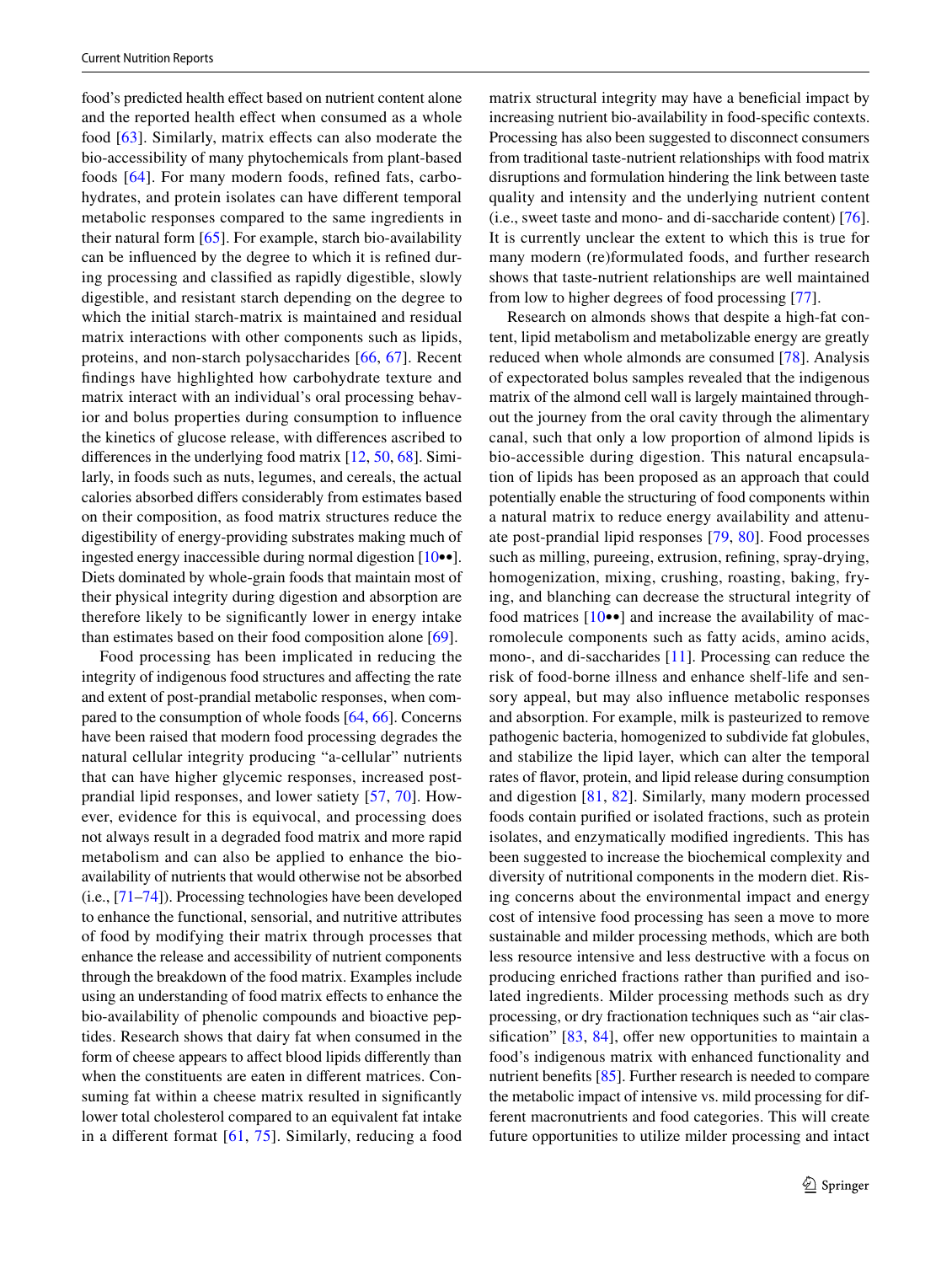food matrices to control, enhance, or moderate the kinetics of nutrient digestion and absorption.

The food matrix poses challenges when estimating the real metabolic impact of food intake on energy and nutrient absorption, but as outlined, may offer new opportunities to tailor food processes and formulations to enhance or reduce the metabolic impact of food consumption [[72](#page-7-38)]. Future research will need to consider how food composition and related matrix effects impact nutrient metabolism, when trying to establish links between diet composition and how it affects health and disease risk. Recent approaches such as the "Food Compass" show potential in going beyond traditional nutrient classifcation systems to account for a deeper granularity in the description of diet composition across 54 dietary attributes and 9 health-relevant categories, including the degree to which foods have been processed [\[86](#page-8-12)].

### **Conclusion and Future Directions**

The form and texture of food is a powerful "functional" property that guides both the intake behavior and moderates metabolic response to ingested nutrients. Consumers adjust their oral processing behavior and eating rate to the structural challenge posed by the food. The food form, texture, and matrix contribute to individual variability in metabolic responses. Whereas there is a clear understanding of how form and texture infuence eating behavior and energy intake [[3,](#page-6-2) [20](#page-6-18)•], less is known on the complex nature of the food matrix and its infuence on nutrient and energy release and absorption. Food processing modifes food texture and matrix where many industrial processes can degrade the food matrix and enhance nutrient bio-availability and digestion [\[10](#page-6-8)••, [11](#page-6-9)]. However, processing can also be applied to slow and reduce the rate of intake, and mild processing may create opportunities to maintain matrix integrity but still enhance the safety and shelf-life [\[84\]](#page-8-10). Food processing is a broad term that describes a diverse set of traditional and novel treatments that can have wide-ranging and distinct efects on sensory perception, eating behaviors, and metabolic responses to foods consumed. Processing may degrade the food matrix, but equally, some processes can mitigate the metabolic impact of nutrient intakes, such as the processing of milk into cheese and subsequent buffering of metabolic impact of fat intake in the dairy matrix [[55](#page-7-21), [60](#page-7-26)]. Further studies are now needed to explore how micro-structural changes to food matrix integrity can be used to ameliorate post-prandial spikes and support better maintenance of healthy metabolic responses. It currently remains unclear how "mild" processing will impact post-prandial metabolic responses and energy absorption, and future research should quantify metabolic responses across intensive and mild processes for equivalent macronutrient loads.

Future efforts to quantify and communicate a food's nutritional value should consider nutrient density alongside elements that incorporate the consumption context, eating behavior, and bio-availability of nutrients due to food matrix integrity. Future dietary interventions may consider opportunities to moderate eating rate and intake behavior by changing food texture, while also optimizing nutrient absorption with an enhanced matrix structure. Research has shown that hedonically equivalent food textures can be used to reduce earing rate and energy intake, with estimates suggesting a 20% reduction in eating rate is associated with decreases of 10–14% in ad libitum intake [\[33\]](#page-6-31). Future research is now needed to demonstrate the sustained efficacy of these texture-based approaches beyond the current short-term feeding trials.

The current summary highlights opportunities to apply a better understanding of food form, texture, and matrix efects to maintain the sensory appeal of foods, while also moderating potential negative metabolic efects of food consumption. In the future, it will be possible to make recommendations on food texture and matrix design principles that control the speed and extent of consumption, and modulate digestive and metabolic kinetics and absorption of nutrients.

**Funding** The writing of this article was partially funded by the Dutch TKI-Agri-food Project Restructure; 2020–221.

### **Declarations**

**Conflict of Interest** The authors do not have any potential conficts of interest to disclose.

**Human and Animal Rights and Informed Consent** This article does not contain any studies with human oranimal subjects performed by any of the authors.

**Open Access** This article is licensed under a Creative Commons Attribution 4.0 International License, which permits use, sharing, adaptation, distribution and reproduction in any medium or format, as long as you give appropriate credit to the original author(s) and the source, provide a link to the Creative Commons licence, and indicate if changes were made. The images or other third party material in this article are included in the article's Creative Commons licence, unless indicated otherwise in a credit line to the material. If material is not included in the article's Creative Commons licence and your intended use is not permitted by statutory regulation or exceeds the permitted use, you will need to obtain permission directly from the copyright holder. To view a copy of this licence, visit<http://creativecommons.org/licenses/by/4.0/>.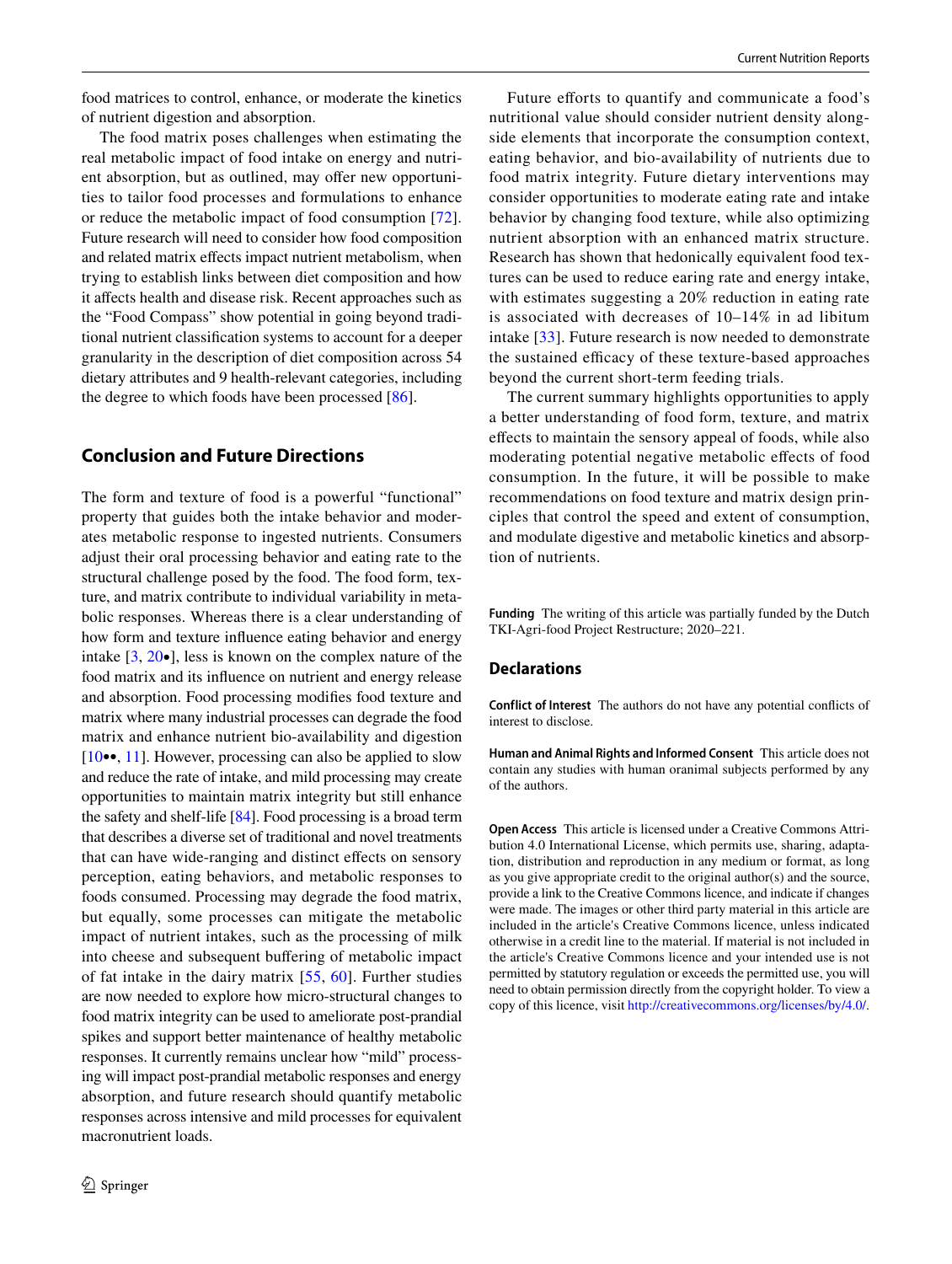# **References**

Papers of particular interest, published recently, have been highlighted as:

- Of importance
- •• Of major importance
- <span id="page-6-0"></span>1. Ng AC, Delgado V, Borlaug BA, Bax JJ. Diabesity: the combined burden of obesity and diabetes on heart disease and the role of imaging. Nat Rev Cardiol. 2021;18(4):291–304.
- <span id="page-6-1"></span>2. Malik VS, Hu FB. Sugar-sweetened beverages and cardiometabolic health: an update of the evidence. Nutrients. 2019;11(8):1840.
- <span id="page-6-2"></span>Forde C. From perception to ingestion; the role of sensory properties in energy selection, eating behaviour and food intake. Food Qual Prefer. 2018;66:171–7.
- <span id="page-6-3"></span>4. Kohyama K. Food texture–sensory evaluation and instrumental measurement. In: Nishinari K, editor. Textural characteristics of world foods. Hoboken: John Wiley & Sons Ltd; 2020. p. 1–13.
- <span id="page-6-4"></span>5. Fogel A, McCrickerd K, Aris IM, Goh AT, Chong Y-S, Tan KH, et al. Eating behaviors moderate the associations between risk factors in the frst 1000 days and adiposity outcomes at 6 years of age. Am J Clin Nutr. 2020;111(5):997–1006.
- <span id="page-6-5"></span>6. Teo PS, Forde CG. The Impact of eating rate on energy intake, body composition, and health. In: Meiselman H, editor. Handbook of eating and drinking: interdisciplinary perspectives. Cham: Springer; 2020. p. 715–40.
- <span id="page-6-6"></span>7. Teo PS, van Dam RM, Forde CG. Combined impact of a faster self-reported eating rate and higher dietary energy intake rate on energy intake and adiposity. Nutrients. 2020;12(11):3264.
- 8. Teo PS, van Dam RM, Whitton C, Tan LWL, Forde CG. Association between self-reported eating rate, energy intake, and cardiovascular risk factors in a multi-ethnic Asian population. Nutrients. 2020;12(4):1080.
- <span id="page-6-7"></span>9. Teo PS, van Dam RM, Whitton C, Tan LWL, Forde CG. Consumption of foods with higher energy intake rates is associated with greater energy intake, adiposity, and cardiovascular risk factors in adults. J Nutr. 2021;151(2):370–8.
- <span id="page-6-8"></span>10.•• Capuano E, Oliviero T, Fogliano V, Pellegrini N. Role of the food matrix and digestion on calculation of the actual energy content of food. Nutr Rev. 2018;76(4):274–89. **This review provides examples of how diferent food matrices caninfeunce digestion and absorption of nutrients and outlines research gaps and directions for future research.**
- <span id="page-6-9"></span>11. Aguilera JM. The food matrix: implications in processing, nutrition and health. Crit Rev Food Sci Nutr. 2019;59(22):3612–29.
- <span id="page-6-10"></span>12. Goh AT, Chatonidi G, Choy M, Ponnalagu S, Stieger M, Forde CG. Impact of individual diferences in eating rate on oral processing, bolus properties and post-meal glucose responses. Physiol Behav. 2021;238:113495.
- <span id="page-6-11"></span>13. Capuano E, Oliviero T, van Boekel MA. Modeling food matrix efects on chemical reactivity: challenges and perspectives. Crit Rev Food Sci Nutr. 2018;58(16):2814–28.
- <span id="page-6-12"></span>14. Sundborn G, Thornley S, Merriman TR, Lang B, King C, Lanaspa MA, et al. Are liquid sugars different from solid sugar in their ability to cause metabolic syndrome? Obesity. 2019;27(6):879–87.
- <span id="page-6-13"></span>15.• Dhillon J, Running CA, Tucker RM, Mattes RD. Efects of food form on appetite and energy balance. Food Qual Prefer. 2016;48:368–75. **This review provides a detailed summary of current research on the impact of food form on energy intake, satiety, and links to body composition.**
- <span id="page-6-14"></span>16. van den Boer J, Werts M, Siebelink E, de Graaf C, Mars M. The availability of slow and fast calories in the Dutch diet: the

current situation and opportunities for interventions. Foods. 2017;6(10):87.

- <span id="page-6-15"></span>17. Viskaal-van Dongen M, Kok FJ, de Graaf C. Eating rate of commonly consumed foods promotes food and energy intake. Appetite. 2011;56(1):25–31.
- <span id="page-6-16"></span>18. Forde CG, Stieger M. Metabolic impacts of food oral processing. In: Wolf B, Bakalis S, Chen J, editors. Oral Processing and Consumer Perception. London: The Royal Society of Chemistry; 2022. p. 137–86.
- <span id="page-6-17"></span>19. Forde C, Leong C, Chia-Ming E, McCrickerd K. Fast or slowfoods? Describing natural variations in oral processing characteristics across a wide range of Asian foods. Food Funct. 2017;8(2):595–606.
- <span id="page-6-18"></span>20.• Bolhuis DP, Forde CG. Application of food texture to moderate oral processing behaviors and energy intake. Trends Food Sci Technol. 2020; 106:445–56. **This review provides a comprehensive summary of research on the impact of food texture on oral processing, eating rate and energy intake, and a summary of consistency, efect size and links to body composition.**
- <span id="page-6-19"></span>Lasschuijt M, Mars M, Stieger M, Miquel-Kergoat S, De Graaf C, Smeets P. Comparison of oro-sensory exposure duration and intensity manipulations on satiation. Physiol Behav. 2017;176:76–83.
- <span id="page-6-20"></span>22. Mosca AC, Torres AP, Slob E, de Graaf K, McEwan JA, Stieger M. Small food texture modifcations can be used to change oral processing behaviour and to control ad libitum food intake. Appetite. 2019;142:104375.
- <span id="page-6-21"></span>23. Wee MS, Loud D, Tan VW, Forde CG. Physical and sensory characterisation of noodles with added native and denatured pea protein isolate. Food Chem. 2019;294:152–9.
- <span id="page-6-22"></span>24. Forde CG, Mars M, De Graaf K. Ultra-processing or oral processing? A role for energy density and eating rate in moderating energy intake from processed foods. Curr Dev Nutr. 2020;4(3):nzaa019.
- <span id="page-6-23"></span>25. Lasschuijt M, Mars M, de Graaf C, Smeets PA. How orosensory exposure and eating rate affect satiation and associated endocrine responses—a randomized trial. Am J Clin Nutr. 2020;111(6):1137–49.
- <span id="page-6-24"></span>26. Yeomans MR. Satiety. In: Meiselman H, editor. Handbook of Eating and Drinking: Interdisciplinary Perspectives. Cham: Springer; 2020. p. 293–313.
- <span id="page-6-25"></span>27. McCrickerd K, Chambers L, Yeomans MR. Fluid or fuel? The context of consuming a beverage is important for satiety. PloS one. 2014;9(6):e100406.
- <span id="page-6-26"></span>28. Chambers L. Food texture and the satiety cascade. Nutr Bull. 2016;41(3):277–82.
- <span id="page-6-27"></span>29. Chambers L, McCrickerd K, Yeomans MR. Optimising foods for satiety. Trends Food Sci Technol. 2015;41(2):149–60.
- <span id="page-6-28"></span>30. Brown SD, Duncan J, Crabtree D, Powell D, Hudson M, Allan JL. We are what we (think we) eat: The efect of expected satiety on subsequent calorie consumption. Appetite. 2020;152:104717.
- <span id="page-6-29"></span>31. Hall KD, Ayuketah A, Brychta R, Cai H, Cassimatis T, Chen KY, et al. Ultra-processed diets cause excess calorie intake and weight gain: an inpatient randomized controlled trial of ad libitum food intake. Cell Metab. 2019;30(1):67–77.
- <span id="page-6-30"></span>32. Luger M, Lafontan M, Bes-Rastrollo M, Winzer E, Yumuk V, Farpour-Lambert N. Sugar-sweetened beverages and weight gain in children and adults: a systematic review from 2013 to 2015 and a comparison with previous studies. Obes Facts. 2017;10(6):674–93.
- <span id="page-6-31"></span>33. Forde CG, de Graaf K. Influence of sensory properties in moderating eating behaviors and food intake. Front Nutr. 2022;9:841444.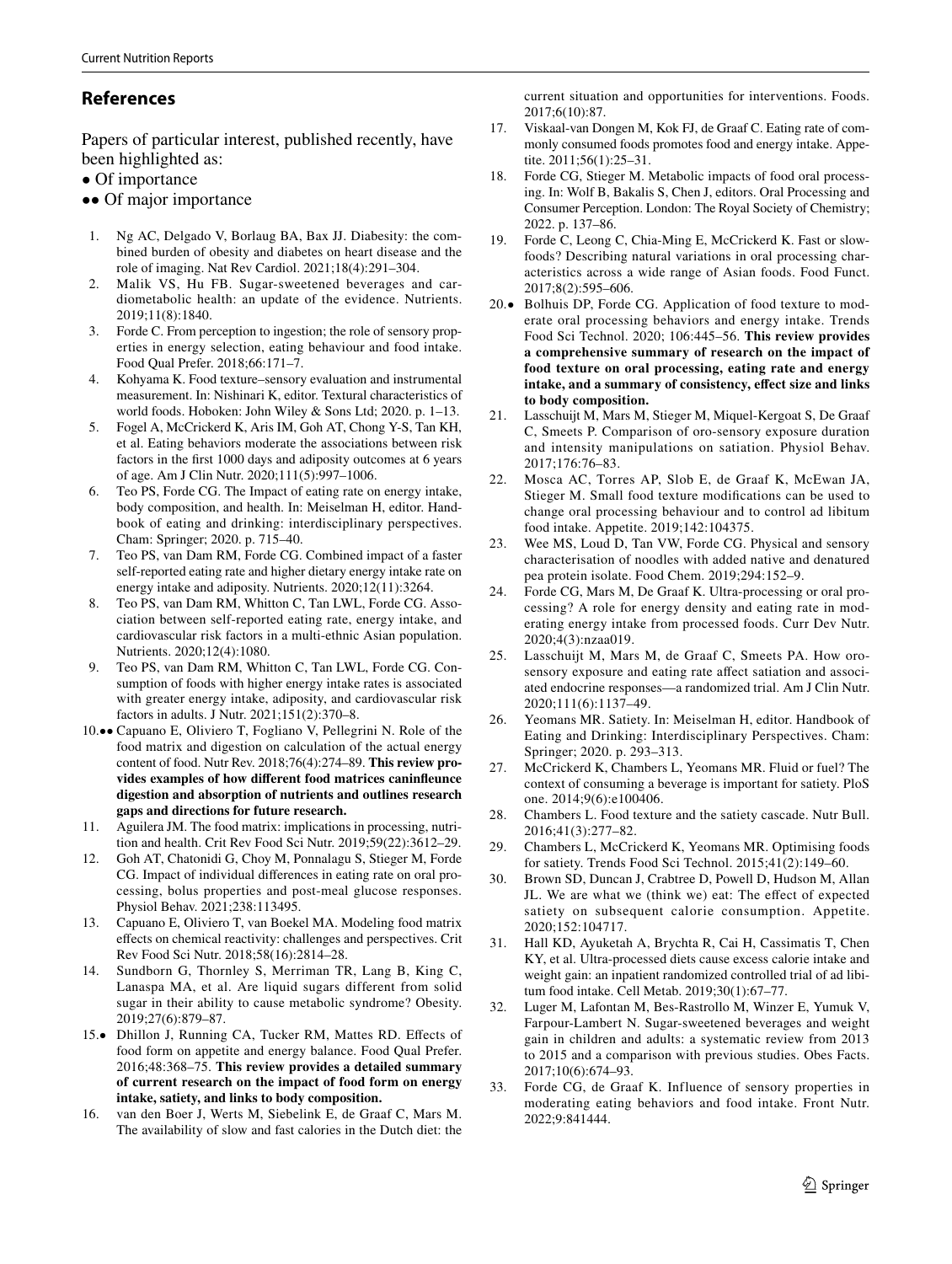- <span id="page-7-0"></span>34. Ketel EC, Aguayo-Mendoza MG, de Wijk RA, de Graaf C, Piqueras-Fiszman B, Stieger M. Age, gender, ethnicity and eating capability infuence oral processing behaviour of liquid, semi-solid and solid foods differently. Food Res Int. 2019;119:143–51.
- <span id="page-7-1"></span>35. Hutchings JB, Lillford PJ. The perception of food texture - the philosophy of the breakdown path. J Texture Stud. 1988;19(2):103–15.
- <span id="page-7-2"></span>36. Boehm MW, Yakubov GE, Stokes JR, Baier SK. The role of saliva in oral processing: Reconsidering the breakdown path paradigm. J Texture Stud. 2020;51(1):67–77.
- <span id="page-7-3"></span>37. Hollis JH. The efect of mastication on food intake, satiety and body weight. Physiol Behav. 2018;193:242–5.
- <span id="page-7-4"></span>38. Lasschuijt MP, de Graaf K, Mars M. Efects of oro-sensory exposure on satiation and underlying neurophysiological mechanisms what do we know so far? Nutrients. 2021;13(5):1391.
- <span id="page-7-5"></span>39. Aguayo-Mendoza MG, Ketel EC, van der Linden E, Forde CG, Piqueras-Fiszman B, Stieger M. Oral processing behavior of drinkable, spoonable and chewable foods is primarily determined by rheological and mechanical food properties. Food Qual Prefer. 2019;71:87–95.
- <span id="page-7-6"></span>40. van Eck A, Stieger M. Oral processing behavior, sensory perception and intake of composite foods. Trends Food Sci Technol. 2020;106:219–31.
- <span id="page-7-7"></span>41. Aguayo-Mendoza MG, Chatonidi G, Piqueras-Fiszman B, Stieger M. Linking oral processing behavior to bolus properties and dynamic sensory perception of processed cheeses with bell pepper pieces. Food Qual Prefer. 2021;88:104084.
- <span id="page-7-8"></span>42. Mosca AC, Chen J. Food-saliva interactions: mechanisms and implications. Trends Food Sci Technol. 2017;66:125–34.
- <span id="page-7-9"></span>43. van Eck A, Fogliano V, Galindo-Cuspinera V, Scholten E, Stieger M. Adding condiments to foods: how does static and dynamic sensory perception change when bread and carrots are consumed with mayonnaise? Food Qual Prefer. 2019;73:154–70.
- <span id="page-7-10"></span>44. Van Eck A, Wijne C, Fogliano V, Stieger M, Scholten E. Shape up! How shape, size and addition of condiments infuence eating behavior towards vegetables. Food Funct. 2019;10(9):5739–51.
- <span id="page-7-11"></span>45. Redden JP, Hoch SJ. The presence of variety reduces perceived quantity. J Consum Res. 2009;36(3):406–17.
- <span id="page-7-12"></span>46. Vandenbroele J, Van Kerckhove A, Zlatevska N. Portion size efects vary: the size of food units is a bigger problem than the number. Appetite. 2019;140:27–40.
- <span id="page-7-13"></span>47. van Eck A, van Stratum A, Achlada D, Goldschmidt B, Scholten E, Fogliano V, et al. Cracker shape modifes ad libitum snack intake of crackers with cheese dip. Br J Nutr. 2020;124(9):988–97.
- <span id="page-7-14"></span>48. Liem DG, Russell CG. Supersize me Serving carrots whole versus diced infuences children's consumption. Food Qual Prefer. 2019;74:30–7.
- <span id="page-7-15"></span>49. Karagiannaki K, Ritz C, Andreasen DS, Achtelik R, Møller P, Hausner H, et al. Optimising repeated exposure: determining optimal stimulus shape for introducing a novel vegetable among children. Foods. 2021;10(5):909.
- <span id="page-7-16"></span>50. Choy J, Goh A, Chatonidi G, Ponnalagu S, Wee S, Stieger M, et al. Impact of food texture modifcations on oral processing behaviour, bolus properties and postprandial glucose responses. Curr Res Food Sci. 2021;4:891–9.
- <span id="page-7-17"></span>51. Aguayo-Mendoza M, Santagiuliana M, Ong X, Piqueras-Fiszman B, Scholten E, Stieger M. How addition of peach gel particles to yogurt afects oral behavior, sensory perception and liking of consumers difering in age. Food Res Int. 2020;134:109213.
- <span id="page-7-18"></span>52. Morell P, Tárrega A, Foegeding EA, Fiszman S. Impact of composition and texture of protein-added yogurts on oral activity. Food Funct. 2018;9(10):5443–54.
- <span id="page-7-19"></span>53. McCrickerd K, Lim CM, Leong C, Chia EM, Forde CG. Texturebased diferences in eating rate reduce the impact of increased

energy density and large portions on meal size in adults. J Nutr. 2017;147(6):1208–17.

- <span id="page-7-20"></span>54. Bailey RL, Ard JD, Davis TA, Naimi TS, Schneeman BO, Stang JS, et al. A proposed framework for identifying nutrients and food components of public health relevance in the Dietary Guidelines for Americans. J Nutr. 2021;151(5):1197–204.
- <span id="page-7-21"></span>55. Weaver CM. Dairy matrix: is the whole greater than the sum of the parts? Nutr Rev. 2021;79(Supplement\_2):4–15.
- <span id="page-7-22"></span>56. Henrion M, Francey C, Lê K-A, Lamothe L. Cereal B-glucans: the impact of processing and how it affects physiological responses. Nutrients. 2019;11(8):1729.
- <span id="page-7-23"></span>57. Mozafarian D. Dairy foods, obesity, and metabolic health: the role of the food matrix compared with single nutrients. Adv Nutr. 2019;10(5):917S-S923.
- <span id="page-7-24"></span>58. Monfoulet L-E, Bufère C, Istas G, Dufour C, Le Bourvellec C, Mercier S, et al. Efects of the apple matrix on the postprandial bioavailability of favan-3-ols and nutrigenomic response of apple polyphenols in minipigs challenged with a high fat meal. Food Funct. 2020;11(6):5077–90.
- <span id="page-7-25"></span>59. Cifelli CJ. Looking beyond traditional nutrients: the role of bioactives and the food matrix on health. Nutr Rev. 2021;79(Supplement\_2):1–3.
- <span id="page-7-26"></span>60. Thorning TK, Bertram HC, Bonjour J-P, De Groot L, Dupont D, Feeney E, et al. Whole dairy matrix or single nutrients in assessment of health effects: current evidence and knowledge gaps. Am J Clin Nutr. 2017;105(5):1033–45.
- <span id="page-7-27"></span>61. Feeney EL, Barron R, Dible V, Hamilton Z, Power Y, Tanner L, et al. Dairy matrix effects: response to consumption of dairy fat difers when eaten within the cheese matrix—a randomized controlled trial. Am J Clin Nutr. 2018;108(4):667–74.
- <span id="page-7-28"></span>62. Huppertz T, Lambers TT. Influence of micellar calcium phosphate on in vitro gastric coagulation and digestion of milk proteins in infant formula model systems. Int Dairy J. 2020;107:104717.
- <span id="page-7-29"></span>63. Dima C, Assadpour E, Dima S, Jafari SM. Bioavailability of nutraceuticals: Role of the food matrix, processing conditions, the gastrointestinal tract, and nanodelivery systems. Compr Rev Food Sci Food Saf. 2020;19(3):954–94.
- <span id="page-7-30"></span>64. Shahidi F, Pan Y. Infuence of food matrix and food processing on the chemical interaction and bioaccessibility of dietary phytochemicals: a review. Crit Rev Food Sci Nutr. 2021;1–25.
- <span id="page-7-31"></span>65. van der Goot AJ, Pelgrom PJ, Berghout JA, Geerts ME, Jankowiak L, Hardt NA, et al. Concepts for further sustainable production of foods. J Food Eng. 2016;168:42–51.
- <span id="page-7-32"></span>66. Miao M, Hamaker BR. Food matrix effects for modulating starch bioavailability. Annu Rev Food Sci Technol. 2021;12:169–91.
- <span id="page-7-33"></span>67. Singh J, Dartois A, Kaur L. Starch digestibility in food matrix: a review. Trends Food Sci Technol. 2010;21(4):168–80.
- <span id="page-7-34"></span>68. Goh AT, Choy JYM, Chua XH, Ponnalagu S, Khoo CM, Whitton C, et al. Increased oral processing and a slower eating rate increase glycaemic, insulin and satiety responses to a mixed meal tolerance test. Eur J Nutr. 2020;60(5):2719–33.
- <span id="page-7-35"></span>69. Rovalino-Córdova AM, Fogliano V, Capuano E. The efect of cell wall encapsulation on macronutrients digestion: A case study in kidney beans. Food Chem. 2019;286:557–66.
- <span id="page-7-36"></span>70. Fardet A, Rock E. Chronic diseases are frst associated with the degradation and artifcialization of food matrices rather than with food composition: calorie quality matters more than calorie quantity. Eur J Nutr. 2022;1–15.
- <span id="page-7-37"></span>71. Aguilera JM. Rational food design and food microstructure. Trends Food Sci Technol. 2022;122:256–64.
- <span id="page-7-38"></span>72. Thomas G, Kalla AM, Rajunaik B, Kumar A. Food matrix: a new tool to enhance nutritional quality of food. J Pharmacogn Phytochem. 2018;7(6):1011–4.